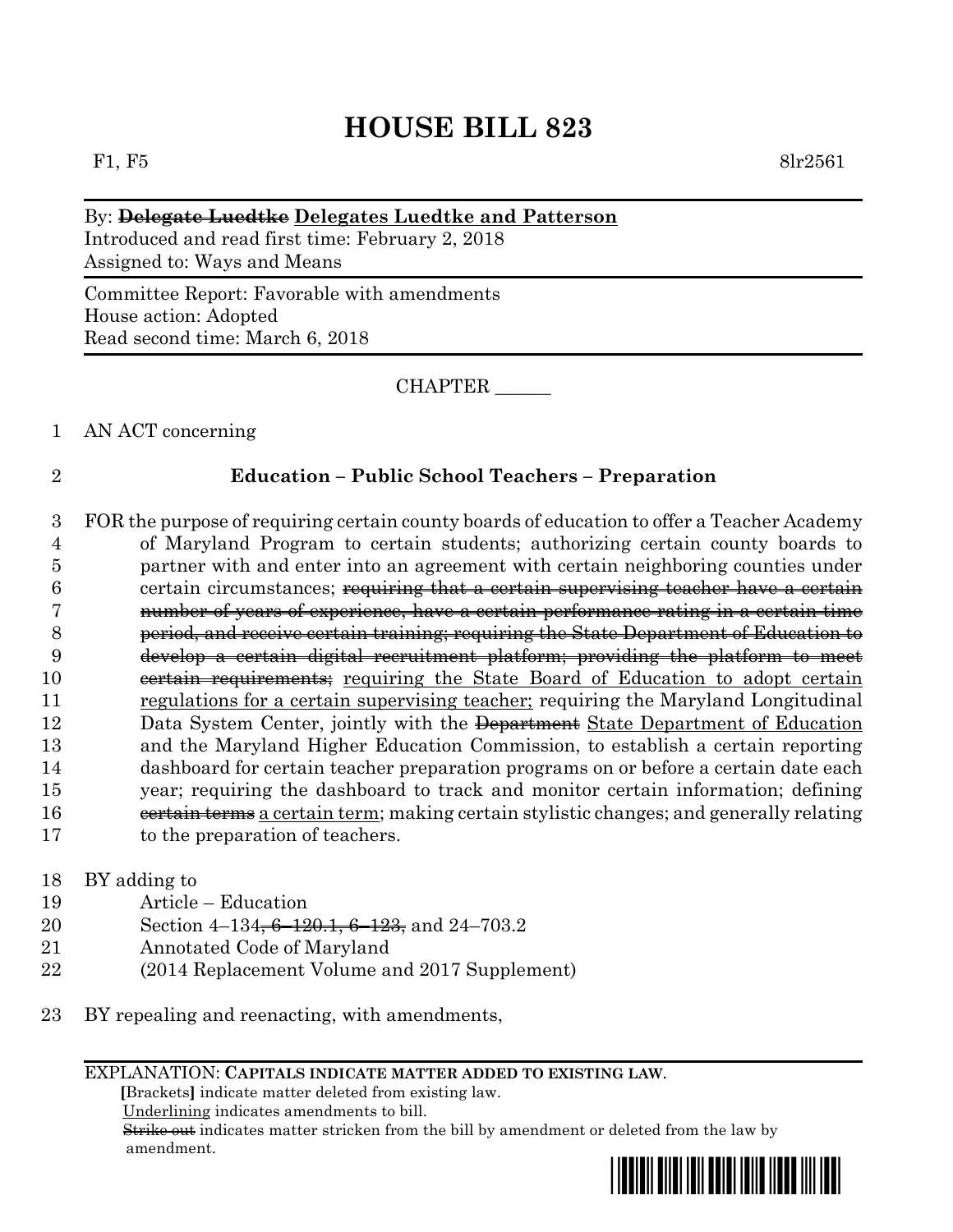| <b>HOUSE BILL 823</b> |  |
|-----------------------|--|
|                       |  |

| 1<br>$\overline{2}$<br>3<br>$\overline{4}$ | Article – Education<br>Section 6-107<br>Annotated Code of Maryland<br>(2014 Replacement Volume and 2017 Supplement)                                                                                                                                                                    |
|--------------------------------------------|----------------------------------------------------------------------------------------------------------------------------------------------------------------------------------------------------------------------------------------------------------------------------------------|
| $\overline{5}$<br>6                        | SECTION 1. BE IT ENACTED BY THE GENERAL ASSEMBLY OF MARYLAND,<br>That the Laws of Maryland read as follows:                                                                                                                                                                            |
| $\overline{7}$                             | <b>Article - Education</b>                                                                                                                                                                                                                                                             |
| 8                                          | $4 - 134.$                                                                                                                                                                                                                                                                             |
| 9<br>10<br>11<br>12                        | IN THIS SECTION, "TEACHER ACADEMY OF MARYLAND PROGRAM"<br>(A)<br>MEANS A CAREER AND TECHNOLOGY EDUCATION PROGRAM OFFERED AT A PUBLIC<br>HIGH SCHOOL IN THE STATE THAT IS DESIGNED TO PREPARE STUDENTS FOR A<br>CAREER IN THE EDUCATION PROFESSION.                                     |
| 13<br>14<br>15                             | EXCEPT AS PROVIDED IN PARAGRAPH (2) OF THIS SUBSECTION,<br>(1)<br>(B)<br>BEGINNING IN THE 2019-2020 SCHOOL YEAR, EACH COUNTY BOARD SHALL OFFER<br>A TEACHER ACADEMY OF MARYLAND PROGRAM TO STUDENTS IN THE COUNTY.                                                                     |
| 16<br>17<br>18<br>19                       | (2)<br>A COUNTY BOARD MAY PARTNER WITH AND ENTER INTO AN<br>AGREEMENT WITH A NEIGHBORING COUNTY BOARD TO ALLOW STUDENTS TO<br>ATTEND A TEACHER ACADEMY OF MARYLAND PROGRAM IN THE NEIGHBORING<br><b>COUNTY IF:</b>                                                                     |
| 20<br>21                                   | THE COUNTY BOARD DOES NOT HAVE THE CAPACITY TO<br>(I)<br>OFFER A TEACHER ACADEMY OF MARYLAND PROGRAM WITHIN THE COUNTY; AND                                                                                                                                                            |
| 22<br>23                                   | THE COUNTY SCHOOL SYSTEM HAS FEWER THAN 20,000<br>(II)<br>STUDENTS.                                                                                                                                                                                                                    |
| 24                                         | $6 - 107.$                                                                                                                                                                                                                                                                             |
| 25<br>26<br>27<br>28                       | A county board may make an agreement or financial arrangement with an<br>(a)<br>institution of higher education that satisfies the conditions of $\S 11-202$ of this article, to<br>provide classroom or administrative office experience for student teachers and student<br>interns. |
| 29<br>30                                   | The institution of higher education and the county board where the<br>$\bigoplus$<br>(b)<br>student teaching center program is adopted shall:                                                                                                                                          |
| 31<br>32                                   | Approve or select jointly the supervising teachers, who are<br>$\{ (1) \}$ $\{ \}$<br>employees of the county board, to serve in the program; and                                                                                                                                      |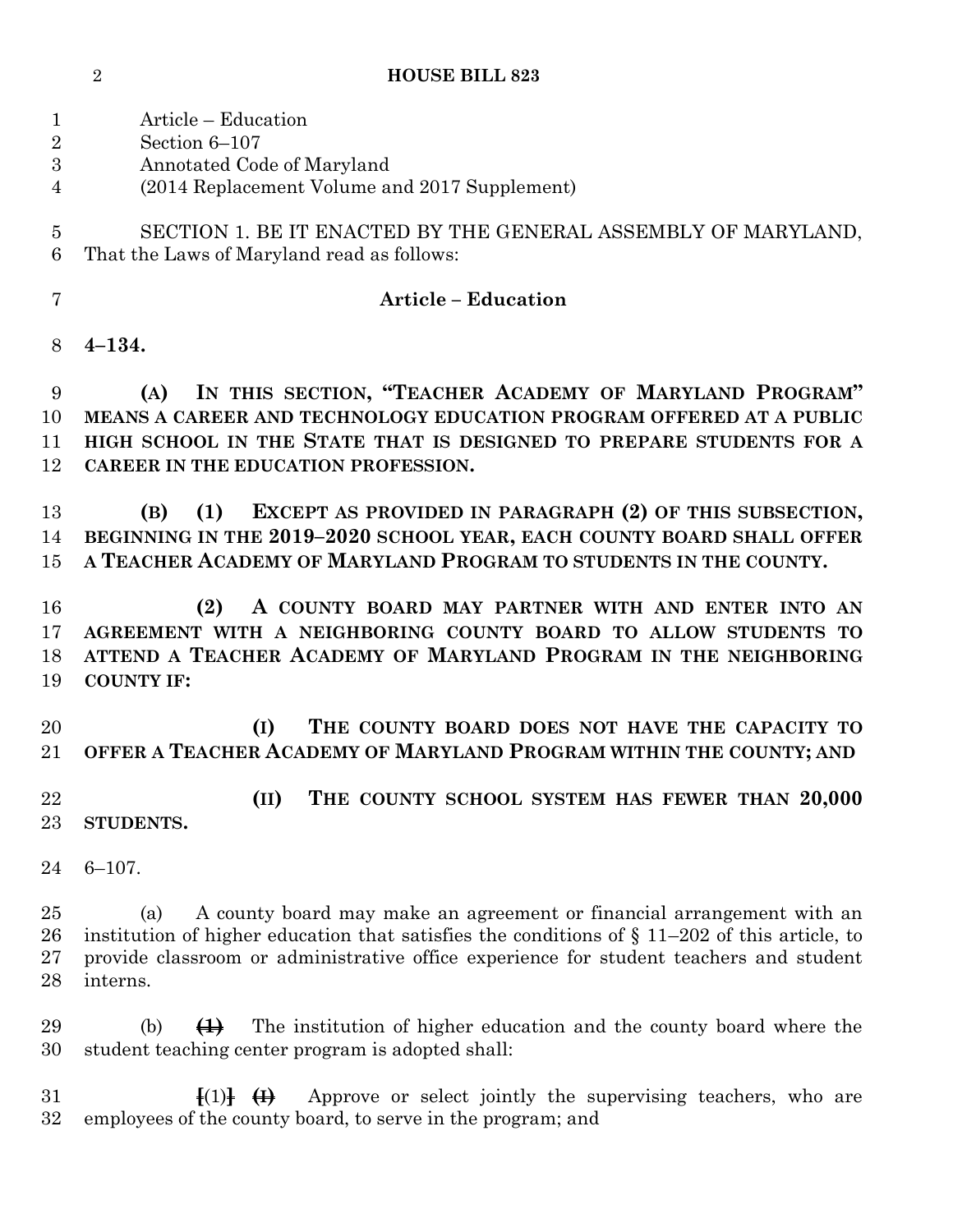#### **HOUSE BILL 823** 3

 **[**(2)**] (II)** Adopt an agreed, continuing, in–service improvement program for the supervising teachers. **(2) A SUPERVISING TEACHER SHALL: (I) HAVE AT LEAST 5 YEARS OF EXPERIENCE AS A TEACHER; (II) HAVE NOT RECEIVED A LESS THAN EFFECTIVE PERFORMANCE RATING IN THE PRECEDING 3 YEARS; AND (III) RECEIVE TRAINING IN MENTORING PRACTICES AS DETERMINED UNDER REGULATIONS ADOPTED BY THE STATE BOARD.** (c) (1) While the student teacher is assigned as a student teacher, **[**he**] THE STUDENT TEACHER** shall be given the same authority as if **[**he**] THE STUDENT TEACHER** were a certificated employee of the county board to which **[**he**] THE STUDENT TEACHER** is assigned. (2) The authority of the student teacher extends to: (i) Every aspect of student management or discipline; (ii) The handling of records of students; and (iii) Any other aspect of authority granted to a certificated employee of a county board. (d) Student teachers and student interns are considered agents of the county board for the limited purposes of: (1) Comprehensive liability insurance coverage under § 4–105 of this article; and (2) Workers' compensation coverage under the Maryland Workers' Compensation Act, but this coverage is not to exceed the salary of a first year teacher in the county school system. **(E) (1) THE STATE BOARD SHALL ADOPT REGULATIONS FOR A SUPERVISING TEACHER APPROVED OR SELECTED UNDER SUBSECTION (B) OF THIS SECTION. (2) THE REGULATIONS ADOPTED UNDER PARAGRAPH (1) OF THIS SUBSECTION SHALL PROVIDE FOR THE QUALIFICATIONS OF A SUPERVISING TEACHER AND PROCEDURES TO ENSURE THAT A SUPERVISING TEACHER RECEIVES TRAINING IN MENTORING PRACTICES.**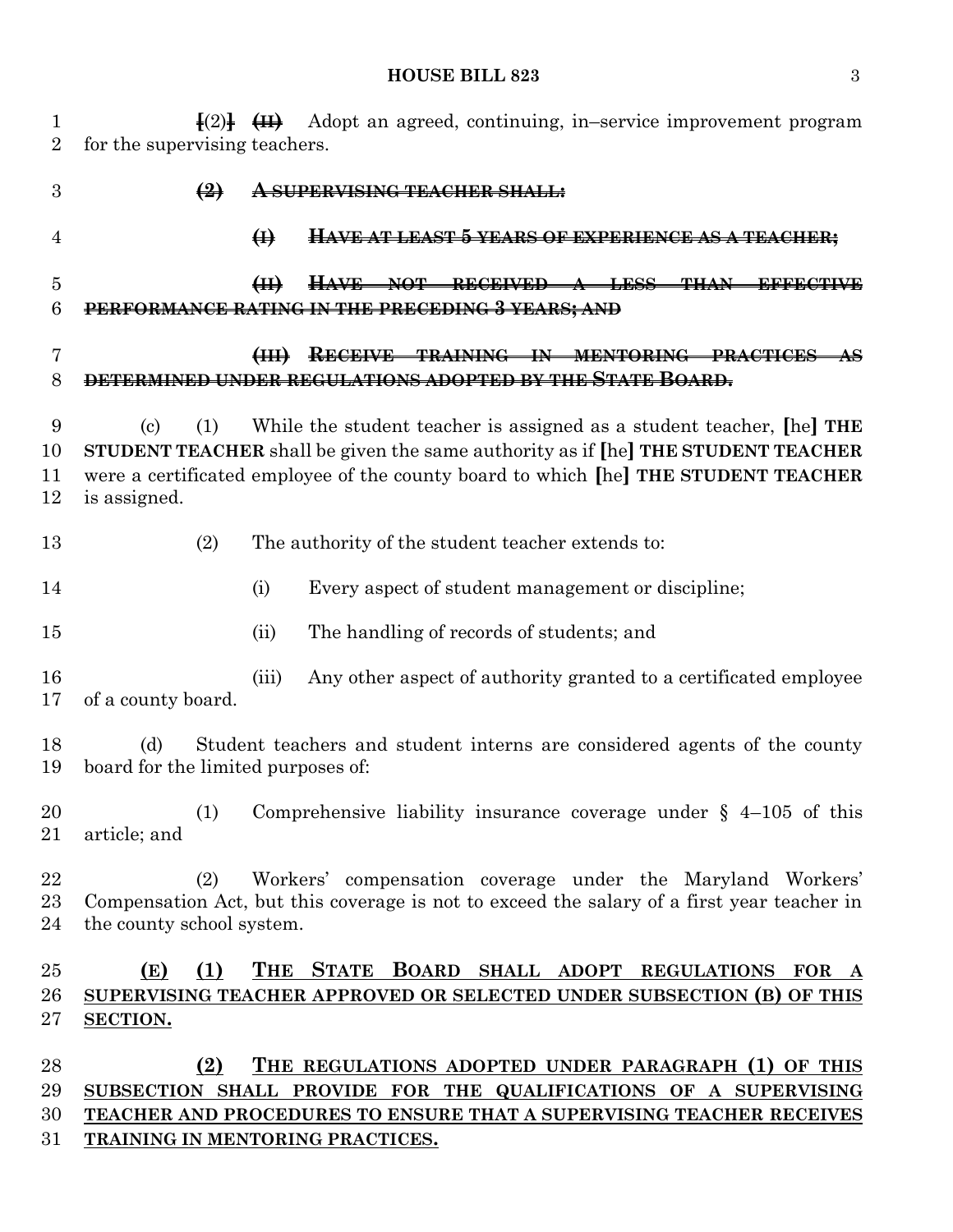**6–123.**

 **(A) THE DEPARTMENT SHALL DEVELOP A DIGITAL RECRUITMENT PLATFORM AIMED AT ENCOURAGING INDIVIDUALS TO ENTER THE TEACHING PROFESSION.**

 **(B) THE PLATFORM SHALL USE A COMBINATION OF ONLINE RESOURCES, E–MAIL, AND SOCIAL MEDIA TO:**

 **(1) GATHER CONTACT INFORMATION OF INTERESTED INDIVIDUALS AND PROVIDE THEM WITH INFORMATION ABOUT THE TEACHING PROFESSION;**

## **(2) ENGAGE PROSPECTIVE TEACHERS WITH MESSAGING THAT CULTIVATES THEIR INTEREST IN THE PROFESSION;**

 **(3) CREATE OPPORTUNITIES FOR PROSPECTIVE TEACHERS TO COMMUNICATE WITH ROLE MODEL TEACHERS THROUGH A "TALK TO A TEACHER" PROGRAM;**

 **(4) CONNECT PROSPECTIVE TEACHERS WITH OPPORTUNITIES FOR HANDS–ON TEACHING EXPERIENCES;**

 **(5) ASSIST PROSPECTIVE TEACHERS IN LEARNING THE CERTIFICATION PROCESS FOR BECOMING A TEACHER; AND**

 **(6) CONNECT PROSPECTIVE TEACHERS WITH TEACHER PREPARATION PROGRAMS AT INSTITUTIONS OF HIGHER EDUCATION IN THE STATE.**

**24–703.2.**

 **(A) ON OR BEFORE JULY 1, 2019, AND EACH JULY 1 THEREAFTER, THE CENTER, JOINTLY WITH THE DEPARTMENT AND THE MARYLAND HIGHER EDUCATION COMMISSION, SHALL ESTABLISH AND UPDATE A COMPREHENSIVE REPORTING DASHBOARD FOR EACH TEACHER PREPARATION PROGRAM OFFERED AT AN INSTITUTION OF HIGHER EDUCATION IN THE STATE.**

 **(B) THE DASHBOARD SHALL TRACK AND MONITOR FOR EACH TEACHER PREPARATION PROGRAM:**

 **(1) THE PERCENTAGE OF TEACHER CANDIDATES FROM EACH TEACHER PREPARATION PROGRAM WHO SUCCESSFULLY COMPLETE THE PROGRAM;**

 **(2) THE PERCENTAGE OF GRADUATES WHO RECEIVE A MARYLAND PROFESSIONAL TEACHER'S CERTIFICATE;**